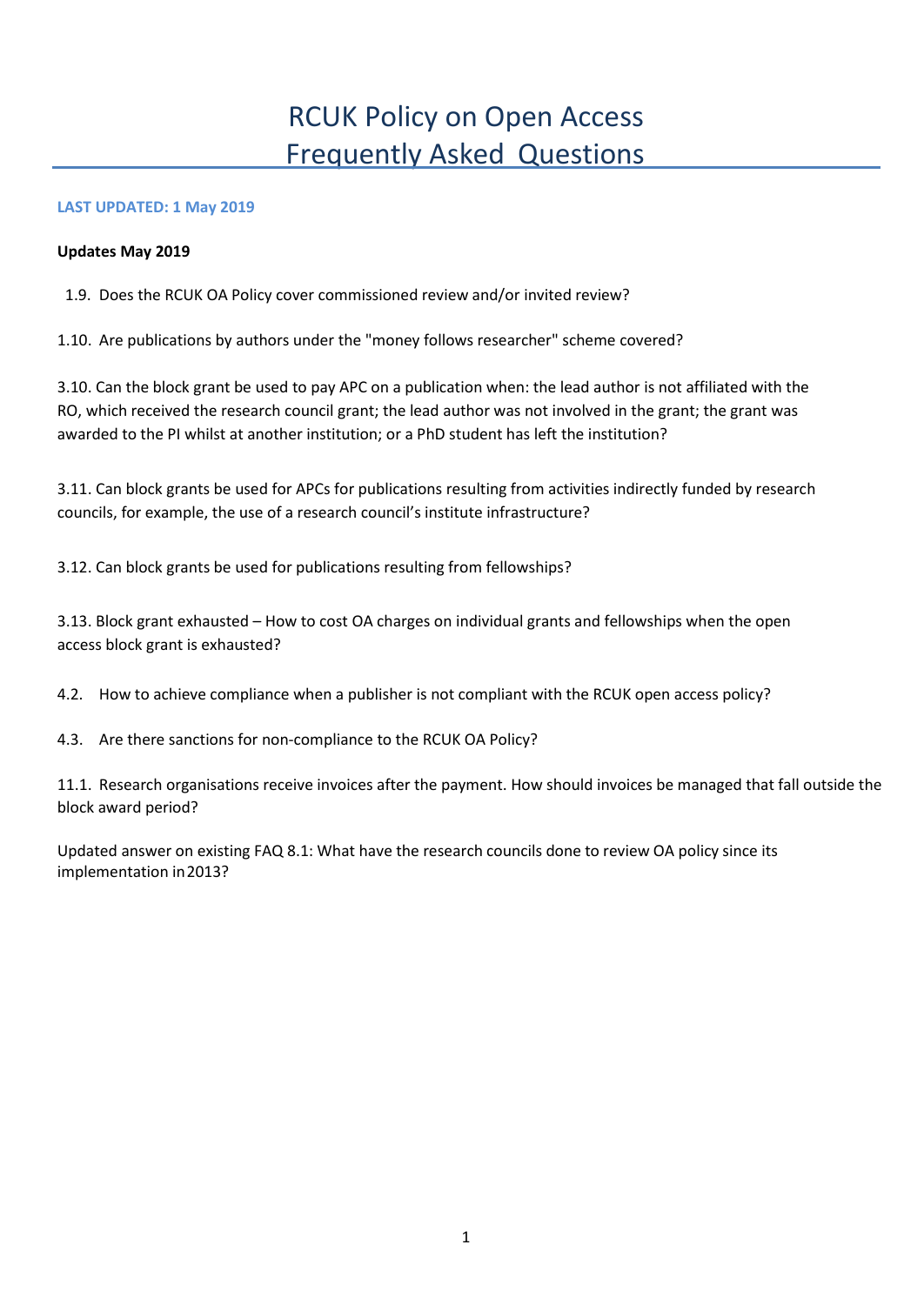# **Summary of Questions:**

# **1. What is covered by thepolicy?**

- 1.1 If my project has funding from another funder as well as RCUK, does it also need to comply with the RCUK policy?
- 1.2 My research is funded by a commercial partner as well as RCUK, does it need to comply with the policy?
- 1.3 My research is in collaboration with partners overseas, do I still need to comply with the policy?
- 1.4 I am a student funded by one of the Research Councils. Does the policy apply to the papers that I publish?
- 1.5 Is it anticipated that additional types of research output might be included in this policy at a later date?
- 1.6 The RCUK guidance says that the payment of colour charges and page charges may also be taken from the block grant at the discretion of the managing research organisation; is this the case even when an APC has been paid?
- 1.7 My project has been funded by NC3Rs. Do I have to comply with the RCUK policy and will APCs related to my publication be paid from the blockgrant?
- 1.8 What types of grants does the RCUK open access policy apply to?
- 1.9 Does the RCUK OA Policy cover commissioned review and/or invited review?
- 1.10 Are publications by authors under the "money follows researcher" scheme covered?

# **2. Going 'Gold' or'Green'**

- 2.1 Do researchers have the freedom to choose the green route even if the publisher offers a 'gold'route?
- 2.2 What happens if there is no money to pay for 'Gold' but my preferred journal does not offer a compliant 'green' option?
- 2.3 I am a biomedical researcher, and funding is not available from my research organisation to pay for the APC in my chosen journal. Can I self-archive my articleinstead?

# **3. RCUK OA Block Grant**

- 3.1 Is the block grant paid at 80% Full Economic Costs (fEC)?
- 3.2 My grant was awarded before the 1 April 2013 and I had already included publication costs. Should I still apply for costs to be covered by my Institution's Publicationfund?
- 3.3 Will RCUK make a grant to cover APCs to Research Organisations below thecut-off?
- 3.4 How long are research organisations required to fund APCs for researchers? Does this change if the researcher is no longer at the university they carried out their researchat?
- 3.5 Can the RCUK open access block grant be used to make a PhD thesis openaccess?
- 3.6 One of our researchers has recently published in a journal that offers the gold route but the author did not choose that before publication and therefore the article does not comply with RCUK open access policy. Can we use funding from the RCUK open access block grant to make the article open access?
- 3.7 Can a researcher access open access block funding when they have used equipment or data funded by RCUK, but the project they are working on is not in itself funded by RCUK?
- 3.8 Can page/colour charges be paid if the article is not published under a CC-BYlicence?
- 3.9 Can the block grant be used to pay for APCs etc resulting from research funded by Innovate UK or the UK Space Agency?
- 3.10 Can the block grant be used to pay APC on a publication when: the lead author is not affiliated with the RO, which received the research council grant; the lead author was not involved in the grant; the grant was awarded to the PI whilst at another institution; or a PhD student has left the institution?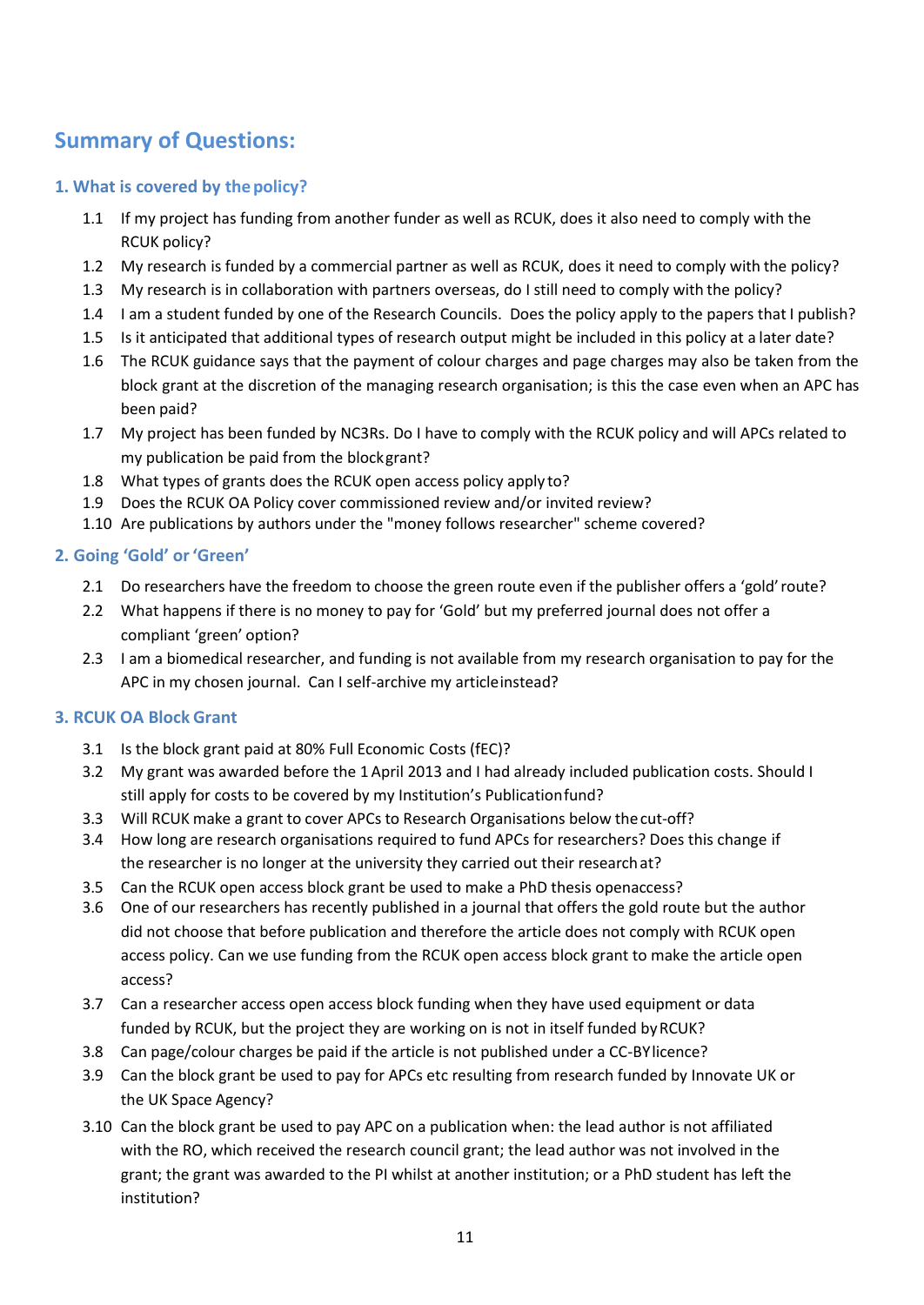- 3.11 Can block grants be used for APCs for publications resulting from activities indirectly funded by research councils, for example, the use of a research council's institute infrastructure?
- 3.12 Can block grants be used for publications resulting from fellowships?
- 3.13 Block grant exhausted How to cost OA charges on individual grants and fellowships when the open access block grant is exhausted?

## **4. Compliance rates**

- 4.1 What levels of open access does RCUK expect?
- 4.2 How to achieve compliance when a publisher is not compliant with the RCUK open access policy?
- 4.3 Are there sanctions for non-compliance to the RCUK OA Policy?

## **5. Embargo periods**

5.1 If an article is based on work funded by MRC, AHRC and ESRC, what embargo period applies?

## **6. Licences**

6.1 My preferred journal's publisher refuses to allow me to use a CC-BY licence, what should Ido? 6.2 What licenses are compliant with the RCUK OA policy?

## **7. Accepted Manuscripts**

- 7.1 Which version of an article is acceptable fordeposit?
- 7.2 Who is responsible for deposit when an article has authors from different researchorganisations?

## **8. Reviews of the policy andimplementation**

8.1 What have the research councils done to review OA policy since its implementation in2013?

## **9. Repositories**

- 9.1 The choice of repository is normally at the discretion of the author and their research organisation. But to comply with the OA policy, what does RCUK consider to be an acceptablerepository?
- 9.2 Do I have to archive my publication in a specific repository in order to comply with RCUK policy?

## **10. Refunds**

10.1 Our research organisation has received a refund from one of the off-setting deals we subscribe to, how should we account for this?

#### **11. Finance**

11.1 Research organisations receive invoices after the payment. How should invoices be managed that fall outside the block award period?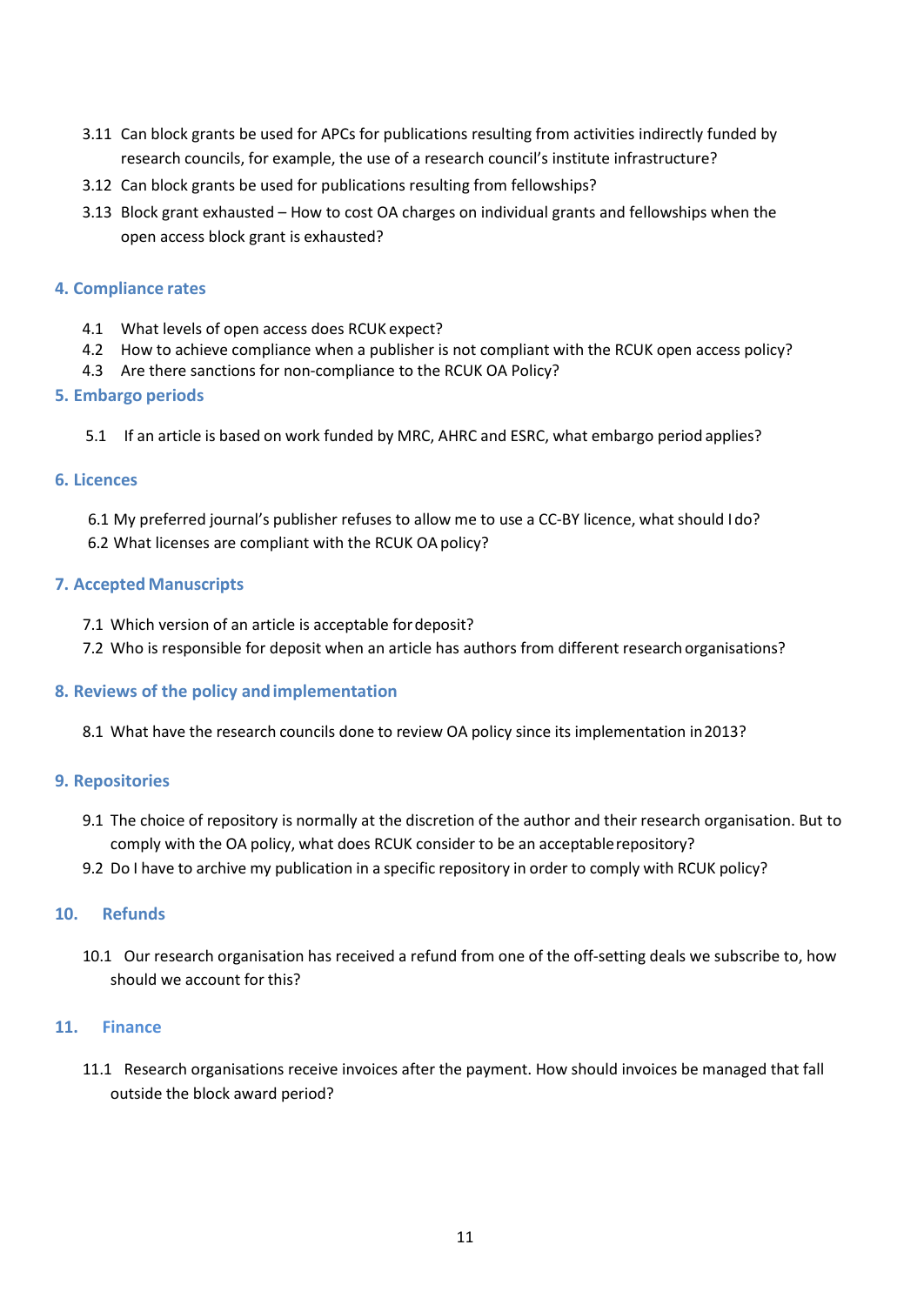# **Questions with Answers:**

# **1. What is covered by thepolicy?**

# **1.1 If my project has funding from another funder as well as RCUK, does it also need to comply with the RCUK policy?**

Yes, the RCUK policy covers all relevant publications which acknowledge funding from the UK's Research Councils. If more than one funder is acknowledged, and one (or more) of them is a Research Council, then the RCUK policy applies.

## 1.2 My research is funded by a commercial partner as well as RCUK, does it need to comply with the policy?

Yes, the RCUK policy covers all relevant publications which acknowledge funding from the UK's Research Councils. If more than one funder is acknowledged, and one (or more) of them is a Research Council, then the RCUK policy applies.

As peer-reviewed publications are considered to be in the public domain, albeit often requiring a subscription to access, there is no limitation to making the text available in open access due to commercial sensitivity.

## **1.3 My research isin collaboration with partners overseas, do I still need to comply with the policy?**

Yes, the RCUK policy covers all relevant publications which result from research partly or completely funded by RCUK and acknowledges funding from the UK's Research Councils. If more than one funder is acknowledged, and one (or more) of them is a Research Council, then the RCUK policy applies.

RCUK funded researchers should ensure that collaborators are aware of all the terms and conditions of the project funding as soon as possible, and that the obligation to publish results in Open Access is included in collaboration agreements.

The Research Councils funded authors are expected to take the lead in ensuring that the paper is made immediately available on publication or self-archived in an appropriate repository.

The Research Councils are also actively engaging with funders internationally; as more and more funders implement policies in support of open access publishing it is likely that this issue will only occur in exceptional circumstances.

#### **1.4 I am a student funded by one of the Research Councils. Does the policy apply to the papers that I publish?**

Yes, the RCUK Open Access Policy applies to student awards, and therefore relevant publications must be made available in open access.

#### 1.5 Is it anticipated that additional types of research output might be included in this policy at a later date?

The Research Councils take very seriously their responsibilities in making the outputs from publicly funded research freely available – not just to other researchers, but also to potential users in business, charitable and public sectors, and to the general tax-paying public.

Whilst peer-reviewed research papers, reviews and conference proceedings cover a large part of publicly funded research outputs, it does not include all forms of publications. The Research Councils will therefore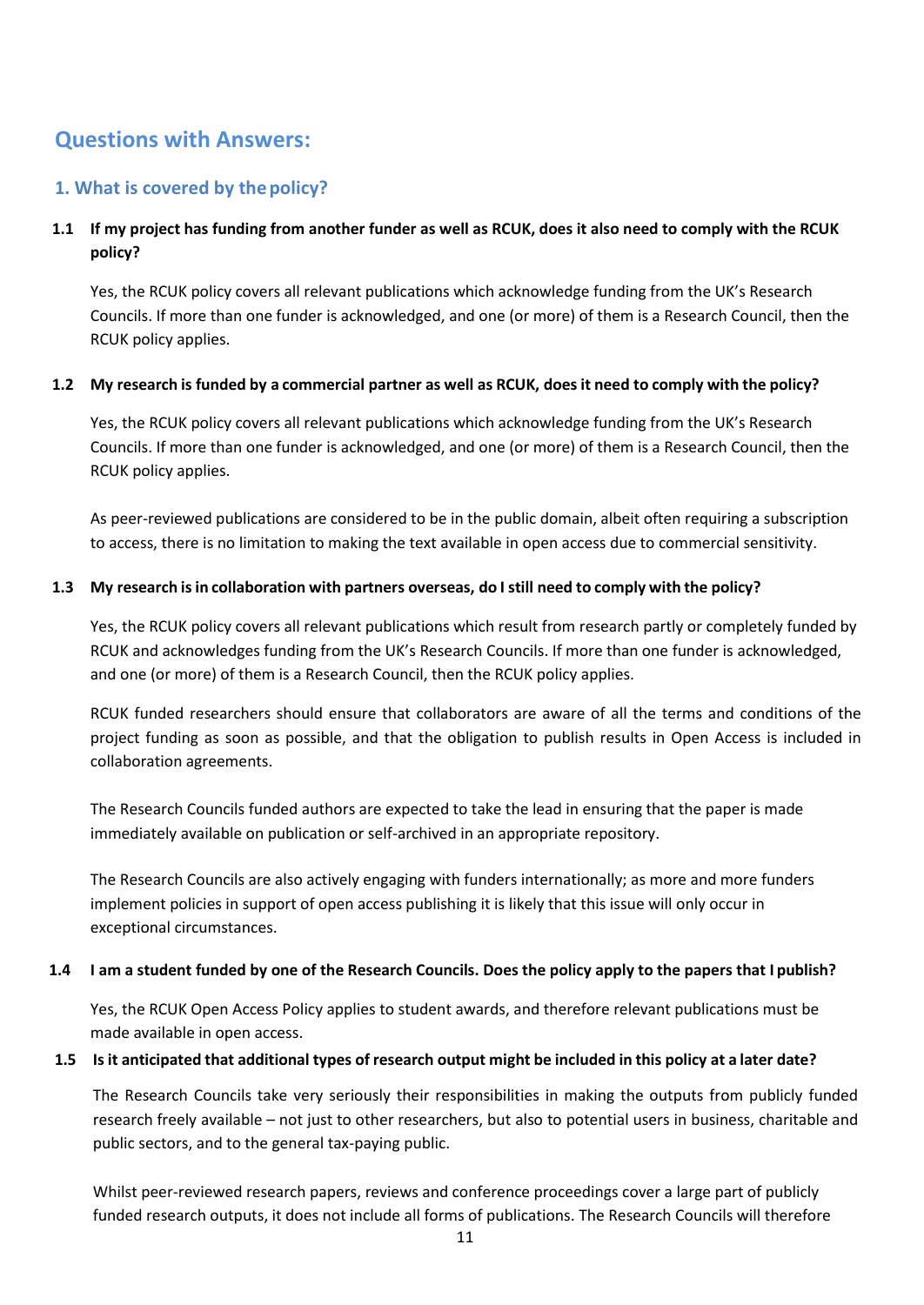consider, as part of the planned policy reviews, whether it is appropriate to extend the policy to include other forms of publications. There are no plans to do so at this current time.

The Research Councils also have a common position on data sharing, summarised in the RCUK Common Principles on Data Policy (see [https://www.ukri.org/funding/information-for-award-holders/data](https://www.ukri.org/funding/information-for-award-holders/data-policy/common-principles-on-data-policy/)[policy/common-principles-on-data-policy/\)](https://www.ukri.org/funding/information-for-award-holders/data-policy/common-principles-on-data-policy/), as well as individual policies on data sharing.

## **1.6 The RCUK guidance says that the payment of colour charges and page charges may also be taken from the block grant at the discretion of the managing research organisation; is this the case even when an APC has been paid?**

Yes. However, it is unclear why such charges are sometimes levied in addition to the APC, especially as such costs apply mainly to printed journals. RCUK (and others) will be monitoring this practice and the cost of paper colour charges.

## **1.7 My project has been funded by NC3Rs. Do I have to comply with the RCUK policy and will APCs related to my publication be paid from the block grant?**

Yes. The National Centre for the Replacement Refinement and Reduction of animals in research (NC3Rs) has adopted the RCUK's policy on open access of publications and the policy applies to all relevant publications covered by the policy which acknowledge NC3Rs funding. Any publication arising from NC3Rs- funded research should be deposited into Europe PubMed Central at the point of publication or within six months at the latest. The NC3Rs contribution to Article Processing Charges (APCs) is paid for via the MRC contribution to the RCUK block grant [\(https://www.nc3rs.org.uk/grant-holder-information\)](https://www.nc3rs.org.uk/grant-holder-information).

## **1.8 What types of grants does the RCUK Open Access policy apply to?**

The RCUK open access policy applies to articles (and other applicable publications) resulting from any research that is either partially or entirely funded by RCUK. This includes grants awarded by boards and panels, awards covering core programmes at research institutes and grants awarded as part of special initiatives.

#### **1.9 Does the RCUK OA Policy cover commissioned review and/or invited review?**

In the case where the publisher/editor was asking a researcher to give their time to write something at their request, then the researcher (and their funder) should not on top be asked to pay a fee for open access. The block grant should not be used to pay for it, but nevertheless we would recommend trying to make the publication open access, either by asking the publisher to waive the APC or by self-archiving. We would also advise researchers to agree upfront with the editor that they will only write a review if it will be published as immediate open access at no extra costs.

#### **1.10 Does the RCUK OA Policy cover commissioned review and/or invited review?**

Publications by authors in the "money follows researchers" scheme only fall under the RCUK policy if it acknowledges funding from Research Councils. Please note that only UK research organisations are eligible for block grants, and you should check with your research organisation if they have been awarded the RCUK open access block grant.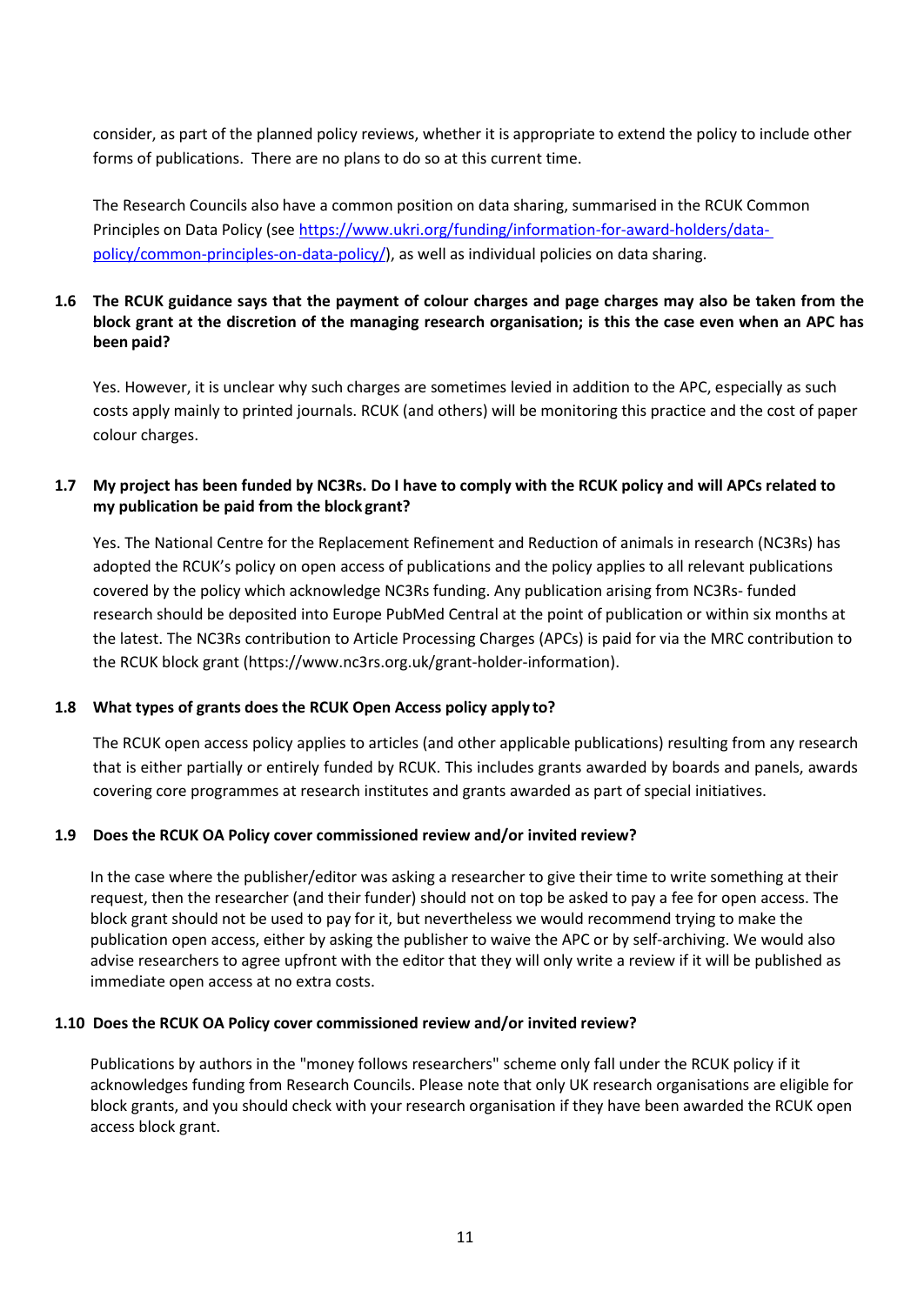# **2. Going 'Gold' or'Green'**

#### 2.1 Do researchers have the freedom to choose the green route even if the publisher offers a 'gold' route?

Yes: although the Research Councils' preference is for immediate unrestricted open access ('Gold'), they support a mixed approach to Open Access, and the decision on which route to follow remains at the discretion of the researchers and their research organisations.

Where publishers offer a Gold Route, but the researcher chooses green, papers should be published in a journal with a maximum embargo of 6 months for STEM funded disciplines, or 12 months in the arts, humanities and social sciences funded research.

Research papers in biomedicine should be published with an embargo of no longer than six months, as has been the **MRC's** mandated policy since 2006.

# **2.2 What happens if there is no money to pay for 'Gold' but my preferred journal does not offer a compliant 'green' option?**

In circumstances where block grant money for APCs is unavailable, a longer embargo period is permitted, papers should be published in a journal with a maximum embargo of 12 months for STEM funded disciplines, or 24 months in the arts, humanities and social sciences funded research.

Research papers in biomedicine should be published with an embargo of no longer than six months, as has been the MRC's mandated policy since 2006. Institutions will need to manage their RCUK OA funding to be able to support this requirement.

If the preferred journal does not offer such embargo period, then either an alternative journal will need to be chosen, or the research paper will not count towards their institution's compliance target for OA.

# **2.3 I am a biomedical researcher, and funding is not available from my research organisation to pay for the APC in my chosen journal. Can I self-archive my article instead?**

In order to be compliant with the RCUK Open Access policy, all research papers in biomedicine must be made available in open access in Europe PMC with an embargo of no longer than 6 months, as has been the MRC's mandated policy since 2006. This applies in all circumstances.

If funding is not available to pay APCs, and the journal in which the researcher is planning to submit does not allow self-archiving in Europe PMC with a 6 months embargo, then another journal must be chosen, or the research paper will not count towards their institution's compliance target for OA.

If the research is funded by MRC, in order to be compliant, the paper must be archived in Europe PubMed Central [\(http://europepmc.org/\)](http://europepmc.org/). This is often done automatically by the publishers whenever an APC is paid, but can also be done by the author via Europe PMC Plus [\(http://plus.europepmc.org\)](http://plus.europepmc.org/)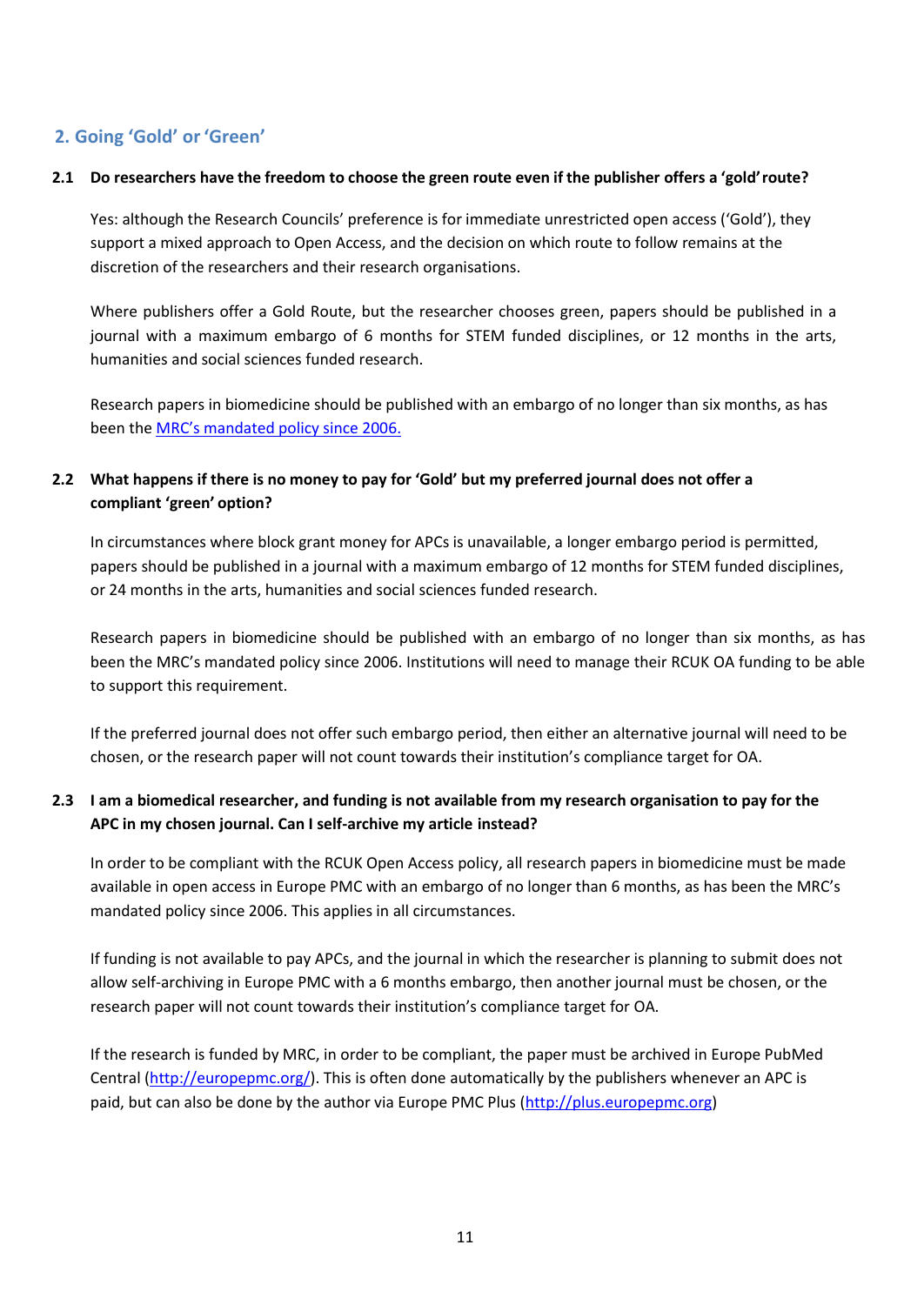# **3. RCUK OA Block Grant**

#### **3.1 Is the block grant paid at 80% Full Economic Costs(fEC)?**

No, following discussions with the community, RCUK will not be expecting research organisations to provide the additional 20%.

# **3.2 My grant was awarded before the 1 April 2013 and I had already included publication costs. Should I still apply for costs to be covered by my Institution's Publicationfund?**

Research Councils recognise that a significant amount of funding has already been awarded as part of existing grant to cover publication costs.

Any funds specified for APCs within already awarded grants should be used before using the RCUK OA Block Grant.

## **3.3 Will RCUK make a grant to cover APCs to Research Organisations below the cut-off?**

No; RCUK has considered this at some length and concluded that it will not be cost effective to administer grants at this level.

# **3.4 How long are research organisations required to fund APCs for researchers? Does this change if the researcher is no longer at the organisation at which they carried out theirresearch?**

The duration of support that research organisations are required to provide for APCs resulting from research council funded research is a decision for the research organisation to make. Institutions may use the block grant in the manner they consider will best deliver the RCUK Policy on Open Access in a transparent way that allocates funds fairly across the disciplines and across researchers at different stages in their careers. The same principles apply to researchers who are no longer at the organisation, but would have been eligible to apply for APCs resulting from their research at the organisation should they still have been employed by the organisation.

#### **3.5 Can the RCUK open access block grant be used to make a PhD thesis openaccess?**

The primary purpose of the OA block grant is to pay for APCs, however, research organisations have the flexibility to use the grant as they see fit, provided this helps deliver the RCUK Policy on Open Access. The payment of licence fees for images to enable the thesis to be made OA is one of those areas where you have flexibility to decide if it is a good use of the block grant.

# **3.6 One of our researchers has recently published in a journal that offers the gold route but the author did not choose that before publication and therefore the article does not comply with RCUK open access policy. Can we use funding from the RCUK open access block grant to make the article open access?**

The decision as to when this is a good use of the RCUK open access block grant lies with the research organisation. It should always be the priority to make new articles open access, but where a research organisation has funds remaining, they may decide to make a recently published article compliant with the RCUK policy. However, where the article concerned has not been recently published, then the research organisation should consider the allowable embargo periods for the 'Green' route ( 6 months for STEM funded disciplines and 12 months for arts, humanities and social sciences funded research), and if the length of time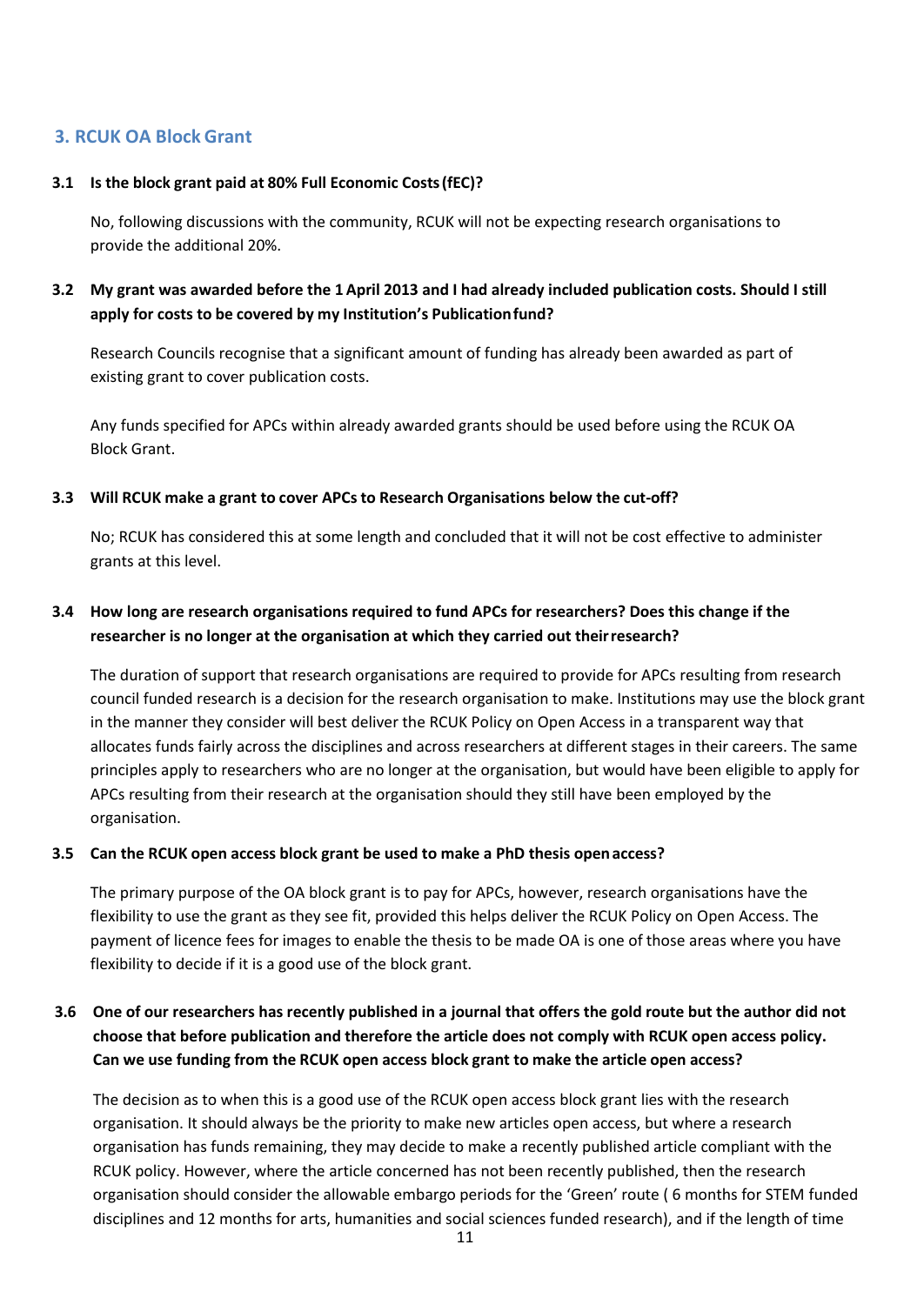from when the article was first published, to when it is being made publicly accessible exceeds the embargo period, then the article would not be compliant with the RCUK open access policy and open access block funding must not be used to make such outputs open access.

# **3.7 Can a researcher access open access block funding when they have used equipment or data funded by RCUK, but the project they are working on is not in itself funded byRCUK?**

Research organisations would not normally be expected to use RCUK open access block funding to fund open access costs for articles that fall into this scenario. However, research organisations should use their discretion, so if the use of the equipment or data has formed a significant part of the research, they could decide to fund any resulting open access costs from the block grant.

## **3.8 Can page/colour charges be paid if the article is not published under a CC-BYlicence?**

Where an article is not made Gold open access (for example because the publisher does not offer a compliant Gold open access option), research organisations can choose to pay for page and/or colour charges if these are clearly indicated and of a reasonable amount. Where the publisher's charge is for open access or for any other publication charge other than page/colour charges, then the article must be made available under a CC-BY licence.

# **3.9 Can the block grant be used to pay for APCs etc resulting from research funded by Innovate UK or the UK Space Agency?**

Innovate UK and the UK Space Agency are not part of RCUK, so unless the research is also funded by one of the research councils, the block grant cannot be used for this purpose.

# **3.10 Can the block grant be used to pay APC on a publication when: the lead author is not affiliated with the RO, which received the research council grant; the lead author was not involved in the grant; the grant was awarded to the PI whilst at another institution; or a PhD student has left the institution?**

If the publication results from research that is partly or completely funded by research councils, it should comply with the RCUK open access policy even if the corresponding author(s) or lead author(s) are not the PI on the research councils' grant. When researchers funded by research councils collaborate or share knowledge/data with others they have a responsibility to ensure that they are aware of the terms of the funding and open access policy obligations. This does not mean that the home institution of the principal investigator on the grant is automatically expected to pay the APC. The RCUK policy does not specify responsibilities for ensuring compliance between collaborators, this should be agreed among them. Where researchers change institutions, we leave it to the partners involved to decide who should pay. Institutions are best placed to judge the use of block grants in the manner they consider to best deliver on the RCUK open access policy.

# **3.11 Can block grants be used for APCs for publications resulting from activities indirectly funded by research councils, for example, the use of a research council's institute infrastructure?**

The block grant only takes into account grant funded research, not core funded research at UKRI institutes, therefore, block grant should only be used for publications arising from projects directly funded by the research councils via a grant. If the research council support is only indirectly linked to the research, the block grant should not be used to pay the APC for the resulting publication.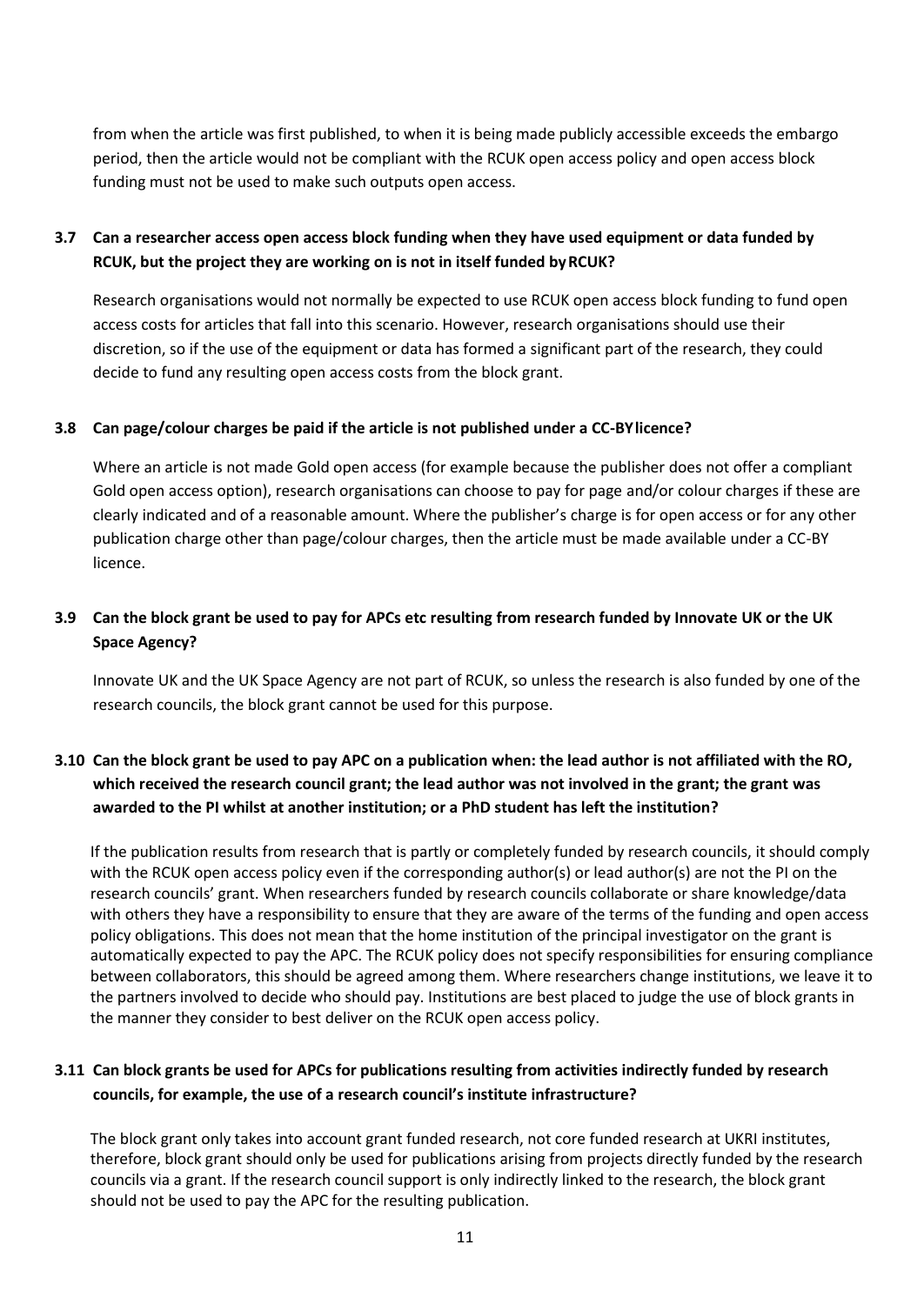#### **3.12 Can block grants be used for publications resulting from fellowships?**

Block grants applies to publications that acknowledge Research Council fellowship grants. Research grant and fellowship applications with start dates after 1 April 2013 are no longer permitted to include provision for Open Access. If the grant was awarded before 1 April 2013, you should advise the institution to check that publication costs were not already included in the grant. If they were included on the grant then block grant money should not be used. Institutions may use the block grant in the manner they consider will best deliver the RCUK Policy on Open Access in a transparent way that allocates funds fairly across the disciplines and across researchers at different stages in their careers. We expect that the primary use of the block grant will be for payment of APCs.

# **3.13 Block grant exhausted – How to cost OA charges on individual grants and fellowships when the open access block grant is exhausted?**

From 1 April 2013, it is not permissible to include open access costs on grants and fellowships. Block grants are not to be considered the only public finding that organisations may use to support open access: it is legitimate to use funding received through, for example, QR allocations (see section 3.5 of the RCUK Policy on Open Access).

# **4. Compliance**

## **4.1 What levels of Open Access does RCUK expect?**

In 2013/14 institutions were expected to make a minimum of 45% of their papers available via Open Access (Gold or Green). This increased to 53% in 2014/15. At the end of the transition period (2017/18) we expect researchers and institutions to be fully compliant with the policy, and for 100% of research papers arising from the research we fund to be published in journals that are compliant with our policy on Open Access. This could be via either Gold or Green routes, but we also expect that by 2017/18, 75% of Open Access papers from the research we fund will be available via Gold open access.

RCUK has a preference for immediate, unrestricted OA (Gold) and has an expectation that the majority of the OA block grant funding it provides will be used to support the payment of APCs for Gold. However, RCUK also expect research organisations to stay within the cash limits of the grant, so where demand is high, this may require research organisations to balance out what is published via the Gold and Green Routes.

#### **4.2 How to achieve compliance when a publisher is not compliant with the RCUK open access policy?**

You may achieve compliance by depositing your research paper on a repository within the allowed embargo period. If the preferred publisher is not compliant with RCUK open access policy, then you might have to choose an alternative publisher. If this is not possible, then the research paper will not count towards your institution's compliance target for OA. We expect researchers and their institutions to follow the spirit of the RCUK Open Access Policy and strive to achieve full compliance. If there is a concern that the publisher's licence to publish is not compliant, we recommend you ask publishers to provide details if this is not available already, before the article is submitted.

#### **4.3 Are there sanctions for non-compliance to the RCUK OA Policy?**

There are currently no sanctions for non-compliance with RCUK Open Access Policy. We have set compliance targets, and we expect researchers and research organisations to follow the policy and strive to achieve full compliance.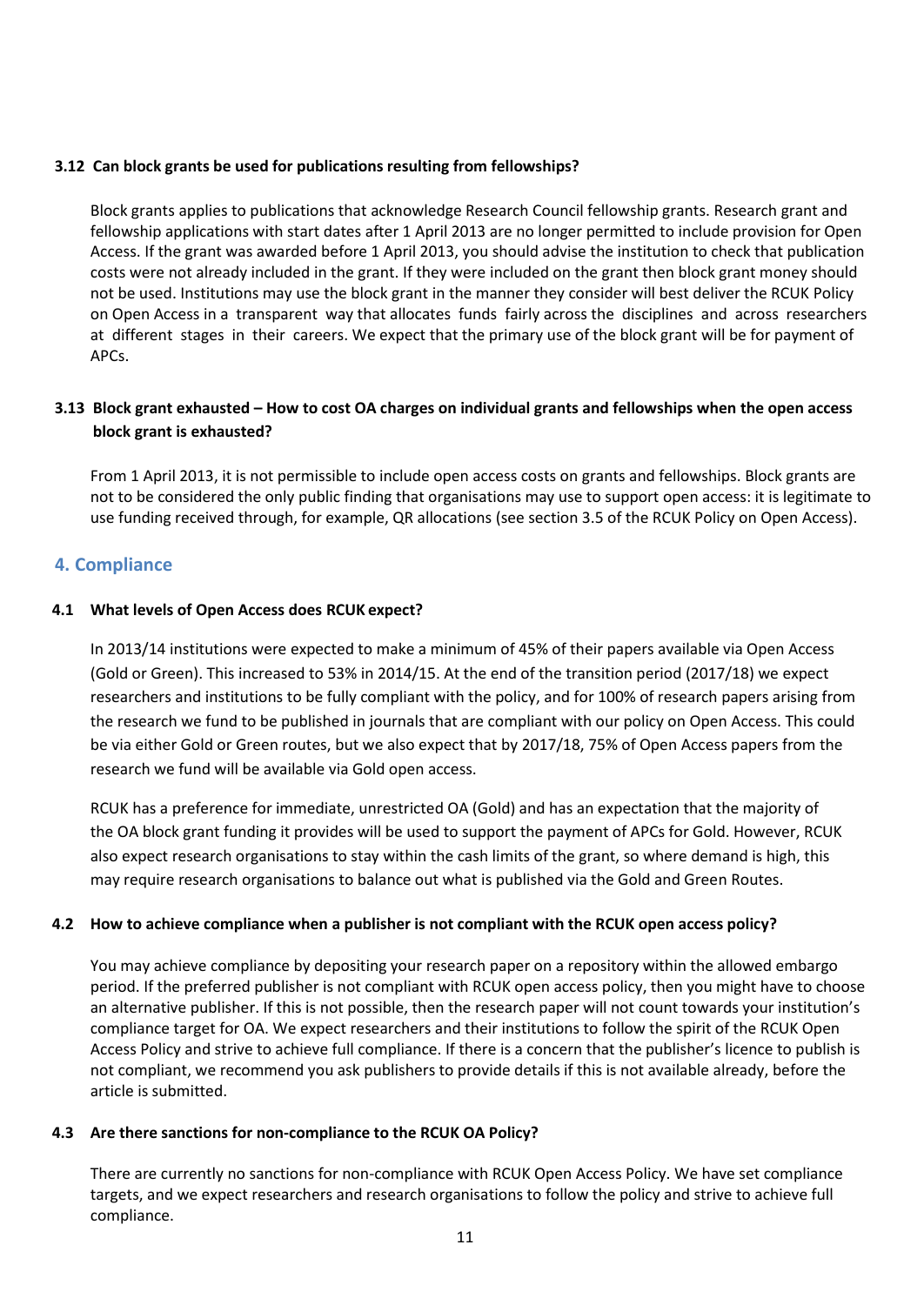# **5. Embargo periods**

## **5.1 If an article is based on work funded by MRC, AHRC and ESRC, what embargo period applies?**

In circumstances where research is funded by more than one funder, including multiple Research Councils, the shortest embargo period will apply, as otherwise Terms and Conditions attached to part of the funding would be breached.

RCUK funded researchers should ensure that collaborators are aware of all the terms and conditions of their funders as early as possible, and that relevant wording stating the obligation to publish results in Open Access is included in collaboration agreements.

As part of future review of the policy, the Research Councils will consider how maximum embargo periods can be further harmonised.

## **6. Licences**

## **6.1 My preferredjournal's publisher refuses to allow me to use a CC-BY licence, what should Ido?**

If your preferred journal refuses to allow a CC-BY licence then you should not opt to pay an APC as the journal does not comply with the RCUK policy through that route. The journal may however still comply if it allows deposit and full non-commercial re-use of the article after not more than 6 months (12 months in the case of Arts and Humanities research papers).

#### **6.2 What licenses are compliant with the RCUK OA policy?**

- **i) Gold - (immediate open access):** Where an APC is paid, it is a requirement that the licence applied is CC-BY
- ii) **Green -** (deposit of the final accepted manuscript in a repository, usually with an embargo): The RCUK preference is for CC-BY, however, the formal requirement is that the licence places no restriction on non-commercial reuse, including non-commercial text- and data-mining. The licence should also allow for the sharing of adaptations of the material. This means a CC-BY-NC licence, or equivalent is acceptable. A CC-BY-NC-ND licence is not compliant.
- iii) **Open Government Licence (OGL)**  Crown Body employees eg from the National Archives, The Met Office etc (see [http://www.nationalarchives.gov.uk/information-management/re-using](http://www.nationalarchives.gov.uk/information-management/re-using-public-sector-information/uk-government-licensing-framework/crown-copyright/uk-crown-bodies/)[public-](http://www.nationalarchives.gov.uk/information-management/re-using-public-sector-information/uk-government-licensing-framework/crown-copyright/uk-crown-bodies/) [sector-](http://www.nationalarchives.gov.uk/information-management/re-using-public-sector-information/uk-government-licensing-framework/crown-copyright/uk-crown-bodies/) [information/uk-government-licensing-framework/crown-copyright/uk-crown](http://www.nationalarchives.gov.uk/information-management/re-using-public-sector-information/uk-government-licensing-framework/crown-copyright/uk-crown-bodies/)[bodies/f](http://www.nationalarchives.gov.uk/information-management/re-using-public-sector-information/uk-government-licensing-framework/crown-copyright/uk-crown-bodies/)or a full list) are subject to Crown Copyright under section 163 of the Copyright Designs and Patents Act 1988. However, in order to facilitate the re-use of a wide range of public sector information free of charge in accordance with the 2015 Regulations on the Reuse of Public Sector Information (PSI), the OGL has been introduced. When Crown bodies are involved in publically-funded research collaborations with HEIs the research output should be made available using the OGL which allows a re-user, free of charge, to copy, publish, distribute, transmit, adapt and exploit information both commercially and non-commercial for the life of the work, providing the source of the information is acknowledged by including or linking to an attribution statement. (See [http://www.nationalarchives.gov.uk/doc/open](http://www.nationalarchives.gov.uk/doc/open-government-licence/version/3/)[government-licence/version/3/](http://www.nationalarchives.gov.uk/doc/open-government-licence/version/3/) for further information.)

# **7. Accepted Manuscripts**

**7.1 Which version of an article is acceptable fordeposit?**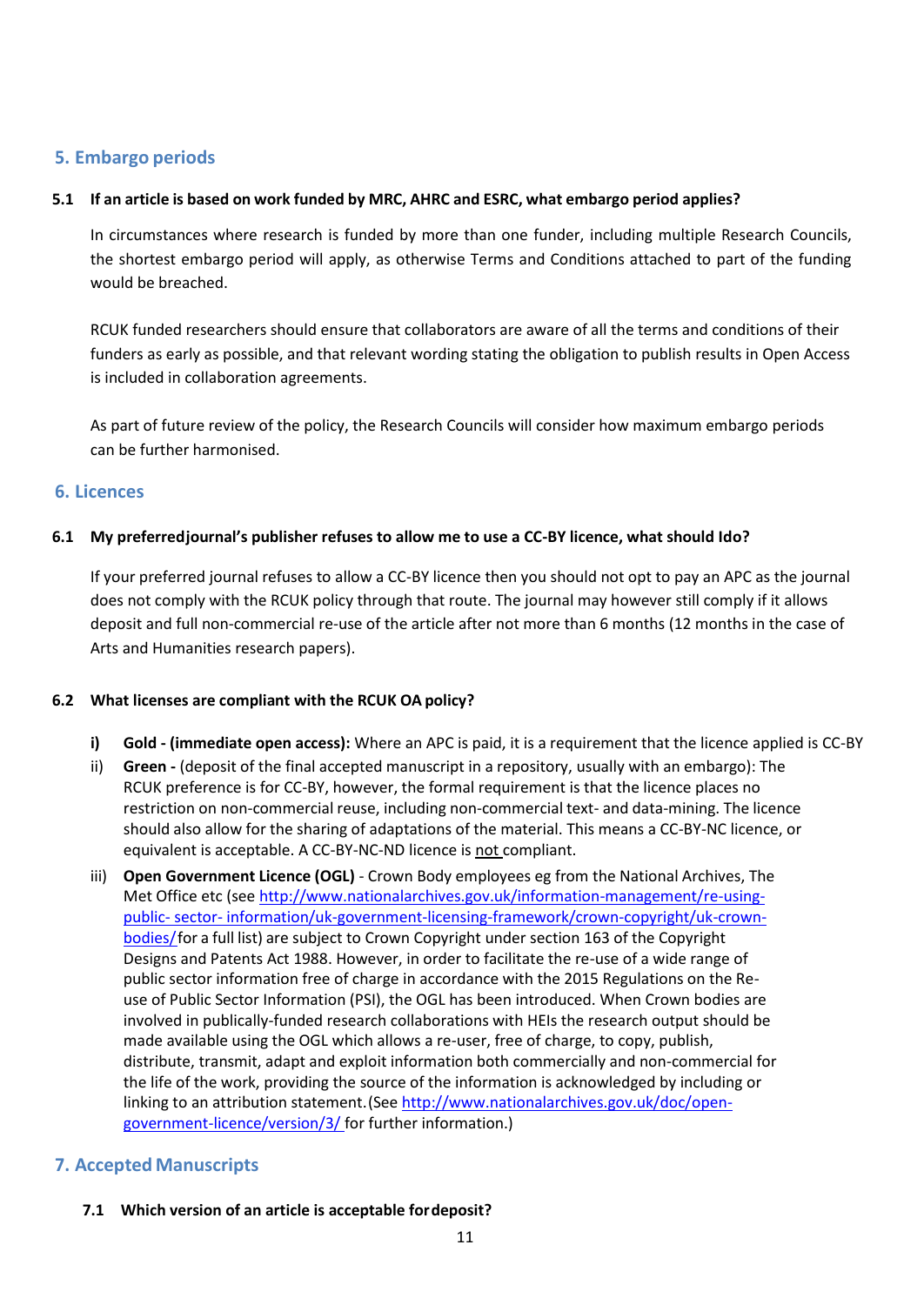Peer-review is a crucial part of the quality assurance process for research, and RCUK wants to ensure that all users have access to research papers that have been peer-reviewed.

RCUK will consider only versions 'as accepted for publication' when assessing compliance with its policy.

The Accepted Manuscript is the version of a journal article submitted by an author that has been accepted for publication in a journal, and that has been through a peer-review process.

The Accepted Manuscript is also known as the Author's Manuscript or Postprint.

## **7.2 Who is responsible for deposit when an article has authors from differentresearch organisations?**

Each researcher is responsible to ensure they comply with the requirement of their funder and/or institutions in regards to Open Access and should ensure that all relevant acknowledgements are included.

When there is a requirement for the paper to be archived in a specific repository, such as Europe PubMed Central, usually the corresponding author will do so on behalf of all the authors.

# **8. Reviews of the policy andimplementation**

## **8.1 What have research councils done to review OA policy since its implementation in2013?**

UKRI is currently reviewing its OA policy with the view to align policies across UKRI's councils, with the UK Funding Bodies on future Research Excellence Framework policy, and to consider how Innovate UK should be included. Further details on the OA review is available on UKRI Open Access website [https://www.ukri.org/funding/information-for-award-holders/open-access/open-access-review/.](https://www.ukri.org/funding/information-for-award-holders/open-access/open-access-review/)

## **9. Repositories**

# 9.1 The choice of repository is normally at the discretion of the author and their research organisation. But to **comply with the OA policy, what does RCUK consider to be an acceptablerepository?**

RCUK supports the definition of a repository developed by Jisc, ie: a repository is a set of services that a research organisation offers to the members of its community for the management and dissemination of digital materials created by its community members.

For a full definition se[e https://scholarlycommunications.jiscinvolve.org/wp/2016/10/14/in-the-context-of](https://scholarlycommunications.jiscinvolve.org/wp/2016/10/14/in-the-context-of-open-)[open-](https://scholarlycommunications.jiscinvolve.org/wp/2016/10/14/in-the-context-of-open-)[access-policies-in-the-uk-what-is-a-repository/](https://scholarlycommunications.jiscinvolve.org/wp/2016/10/14/in-the-context-of-open-access-policies-in-the-uk-what-is-a-repository/)

#### 9.2 Do I have to archive my publication in a specific repository in order to comply with RCUK policy?

The choice of repository is normally at the discretion of the author and their research organisation. However, some Research Councils have a requirement that papers must be deposited in specific repositories. This is detailed in the terms and conditions of grants from individual Research Councils.

To comply with the RCUK Policy on Open Access, the MRC requires all publications to be deposited at the earliest opportunity, and certainly within six months of publication, in Europe PubMed Central. This applies both during and after the period of funding. The condition is subject to compliance with publishers' copyright and licensing policies. Whenever possible, the article deposited should be the published version